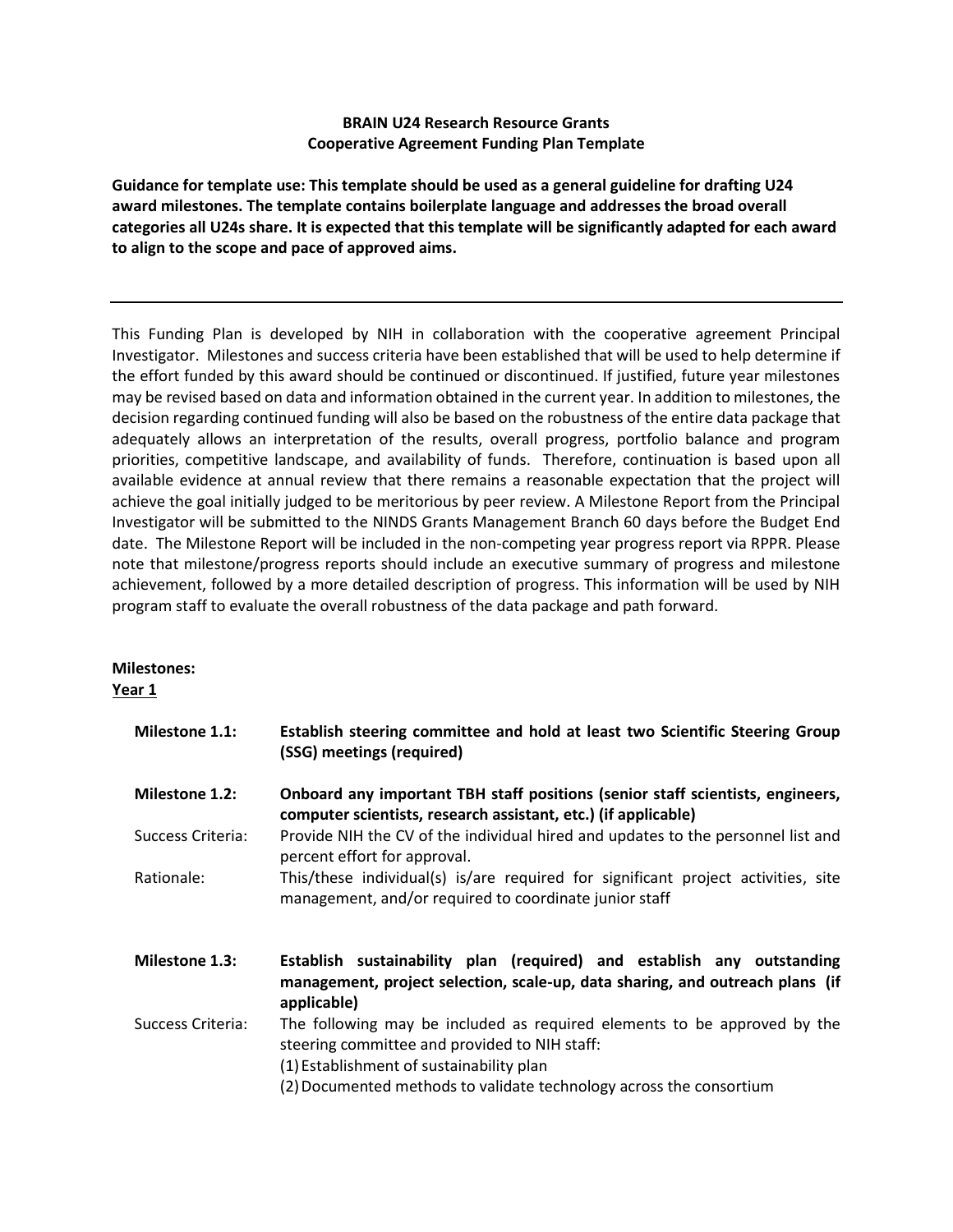|             |  |  |  |  |  | (3) Outline of future user costs and services provided based on year 1 |  |  |
|-------------|--|--|--|--|--|------------------------------------------------------------------------|--|--|
| performance |  |  |  |  |  |                                                                        |  |  |

- (4) Letters of intent from possible users
- (5) Work plan for year 2
- (6) Finalized outreach plan that includes a calendar outlining outreach efforts.
- (7)Training plan including clear criteria for site selection, trainee feedback survey, and process and criteria for selecting training session attendees that demonstrates how laboratory diversity will be maintained
- (8)Process and criteria for accepting and prioritizing new projects
- (9) Quality assurance and control plan for public distribution to users
- (10) Data sharing policy agreement
- (11) Governance structure for solving disputes
- Rationale: A detailed plan of how to prioritize new projects is needed to ensure fairness and sustainability of provided services. Scaling up projects for broader resource sharing requires a combination of grant support and user reimbursement. To optimize collaborations, there must be an understanding of research capacity and how to sustain the facility in the long term. Effective advertisement and outreach are necessary to ensure that there is diversity in the groups and scientific questions served by this resource. Grantees are expected to have sought additional resources to maintain their operations after NIH funding and should include plans for other sources of support for program sustainability, including descriptions of all institutional support, financial and collaborative arrangements, and/or agreements for payment for services.

#### **Milestone 1.4: Conduct optimization and standardization activities (if applicable)**

Success Criteria: Success criteria should be sourced from the application; content and pace vary across projects. Examples include:

- (1)Create or improve software and/or user websites (streamline and modularize code, create user-friendly GUIs, create or improve documentation, etc.)
- (2)Improve and validate technology interoperability with applicable software, operating systems, and hardware
- (3)Improve data pipeline and storage capabilities
- (4)Improve manufacturing and testing capabilities

#### **Milestone 1.5: Conduct outreach activities including user feedback (required)**

Success Criteria: Success criteria should be sourced from the application; content and pace vary across projects. Examples include:

- (1)Conduct advertising in accordance with approved outreach plan
- (2)Conduct at least \_\_ interviews with current or potential users via email or video. Provide a summary report to steering committee and NIH that includes rationale for who was interviewed, community needs, and community usage of offline analysis programs
- (3)Conduct \_\_\_ large scale surveys (at least \_\_ total unique participants per survey) via mailing list and twitter. Provide a report to the steering committee and NIH summarizing the survey results. The report should include number of users and unmet community needs.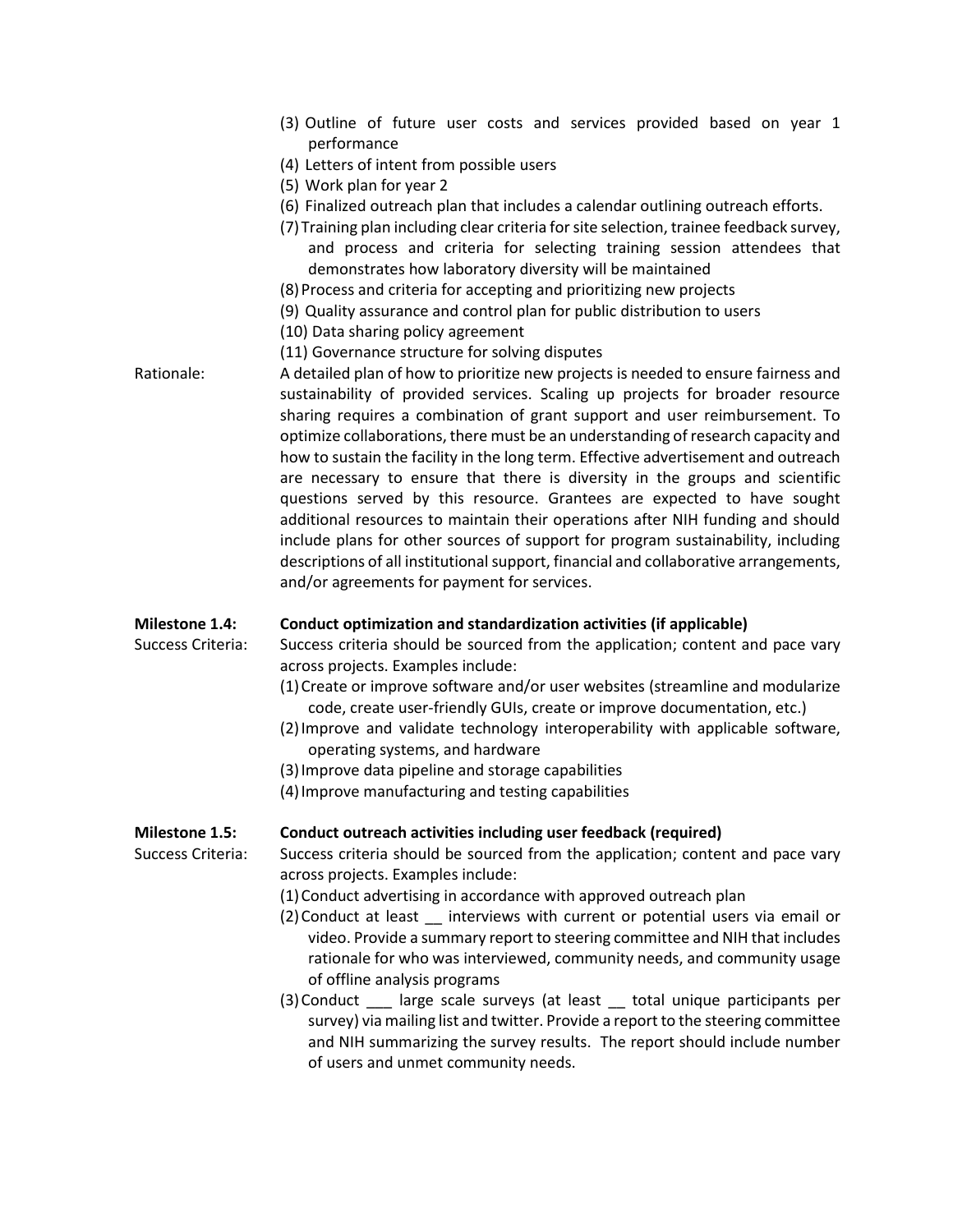|                   | (4) Conduct a workshop. Draft agenda should be sent to NIH staff at least 1 month<br>prior to the workshop. Final agenda and participant list should be sent to NIH<br>staff no more than 1 month following.<br>(5) Conduct in-person training. Provide steering committee and NIH staff the<br>agenda, number of applicants, trainee list, and summary of surveys<br>administered for one in-person session to train users in _______. At least __<br>separate labs need to be represented.<br>(6) Select __ laboratories for on-site integration.                                                                 |  |  |  |  |  |  |
|-------------------|---------------------------------------------------------------------------------------------------------------------------------------------------------------------------------------------------------------------------------------------------------------------------------------------------------------------------------------------------------------------------------------------------------------------------------------------------------------------------------------------------------------------------------------------------------------------------------------------------------------------|--|--|--|--|--|--|
| Rationale:        | Community outreach is critical to the success of these projects. Interviews and<br>surveys are used to understand real-life use of technologies and unanticipated<br>barriers to adoption. In-person training and workshops ensure technology<br>dissemination and success of the projects.                                                                                                                                                                                                                                                                                                                         |  |  |  |  |  |  |
| Milestone 1.6:    | Select users (if applicable)                                                                                                                                                                                                                                                                                                                                                                                                                                                                                                                                                                                        |  |  |  |  |  |  |
| Success Criteria: | Success criteria should be sourced from the application; content and pace vary<br>across projects. Examples include:<br>(1) Select ____ users using the established prioritization plan. Provide<br>summary of data to NIH and steering committee for all applicants/users.                                                                                                                                                                                                                                                                                                                                         |  |  |  |  |  |  |
| Rationale:        | Successful and fair dissemination will be achieved through the appropriate<br>selection of users.                                                                                                                                                                                                                                                                                                                                                                                                                                                                                                                   |  |  |  |  |  |  |
| Milestone 1.7:    | Disseminate technology (if applicable, yr 1 may not apply for all)<br>Success criteria should be sourced from the application; content and pace vary<br>across projects.<br>(1) Provide summary of data to NIH and steering committee for all dissemination<br>activities. Should include number of users, unique labs, and collect<br>information on user institution, career stage, and geographic location. Add'l<br>information<br>$\alpha$ f<br>interest<br>to<br><b>NIH</b><br>can<br>be<br>found<br>here:<br>https://braininitiative.nih.gov/sites/default/files/pdfs/brain demographics<br>fy14-20 508c.pdf |  |  |  |  |  |  |

# **Year 2**+

| Milestone X.1: | Hold at least two Scientific Steering Group (SSG) meetings (required) |  |
|----------------|-----------------------------------------------------------------------|--|
|----------------|-----------------------------------------------------------------------|--|

**Milestone X.2: Sustainability plan activities (required), conduct optimization and standardization activities (if applicable)** Success Criteria: Success criteria should be sourced from the application and contiguous with prior year. Sustainability plan activities should be occurring by yr 2 and adhere

to plan approved by Steering Committee. Rationale: Grantees are expected to have sought additional resources to maintain their operations after NIH funding and should include plans for other sources of support for program sustainability, including descriptions of all institutional